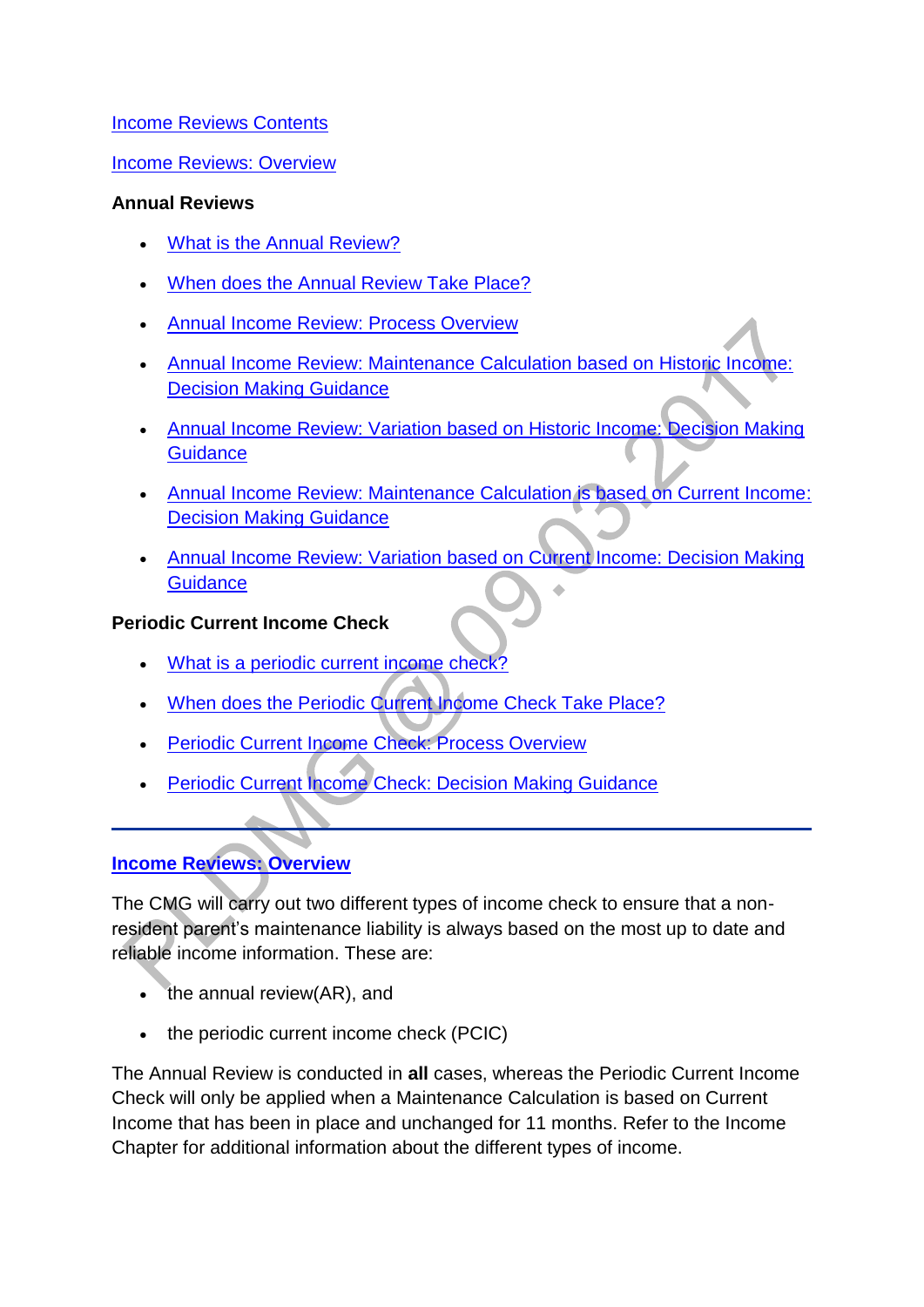Both the Annual Review and Periodic Current Income Check are CMG instigated changes of circumstances, which have their own specific legal provisions.

NOTE:

- where there is a variation in place based on earned / unearned income will also be checked when the annual review takes place. Up to date details for these types of income will be automatically requested from HMRC. Refer to the Decision Making Guidance for further information.
- variations do not have a periodic current income check

### [Return to contents](http://np-cmg-sharepoint.link2.gpn.gov.uk/sites/policy-law-and-decision-making-guidance/Pages/Calculations/Income/Income-Reviews.aspx#contents)

# **[What is the annual review?](http://np-cmg-sharepoint.link2.gpn.gov.uk/sites/policy-law-and-decision-making-guidance/Pages/Calculations/Income/)**

*Regulations 19-21 of the Child Support Maintenance Calculation Regulations 2012* 

The Annual Review is a process that the CMG will follow every year on all on-going cases to:

- Obtain updated Historic Income information from HMRC, and
- Ensure maintenance calculations are based on the most up-to-date and reliable income information that is available

# **[When does the annual review take place?](http://np-cmg-sharepoint.link2.gpn.gov.uk/sites/policy-law-and-decision-making-guidance/Pages/Calculations/Income/)**

# *[2012/2677 R](http://www.legislation.gov.uk/uksi/2012/2677)egulation 19 of the Child Support Maintenance Calculation Regulations 2012*

When an Initial Maintenance Calculation is completed, CMS will automatically set an Annual Review Date for a period 12 months from the initial effective date. However, the Annual Review Process will start 30 days before this date; this is known as the Annual Income Update. This ensures we have sufficient time to obtain and check up to date information about the non-resident parent's income / other circumstances before a formal decision is made at the Annual Review Date.

When the information needed has been received, the Annual Income Update will be completed and notified to the non-resident parent and the parent with care. This will show what the Maintenance Calculation will look like for the following year. This is an informal notification and is not subject to appeal. The purpose of the Annual Income Update is to provide the parents with the opportunity to submit any additional information or to tell us if we have anything wrong before the new decision actually takes effect.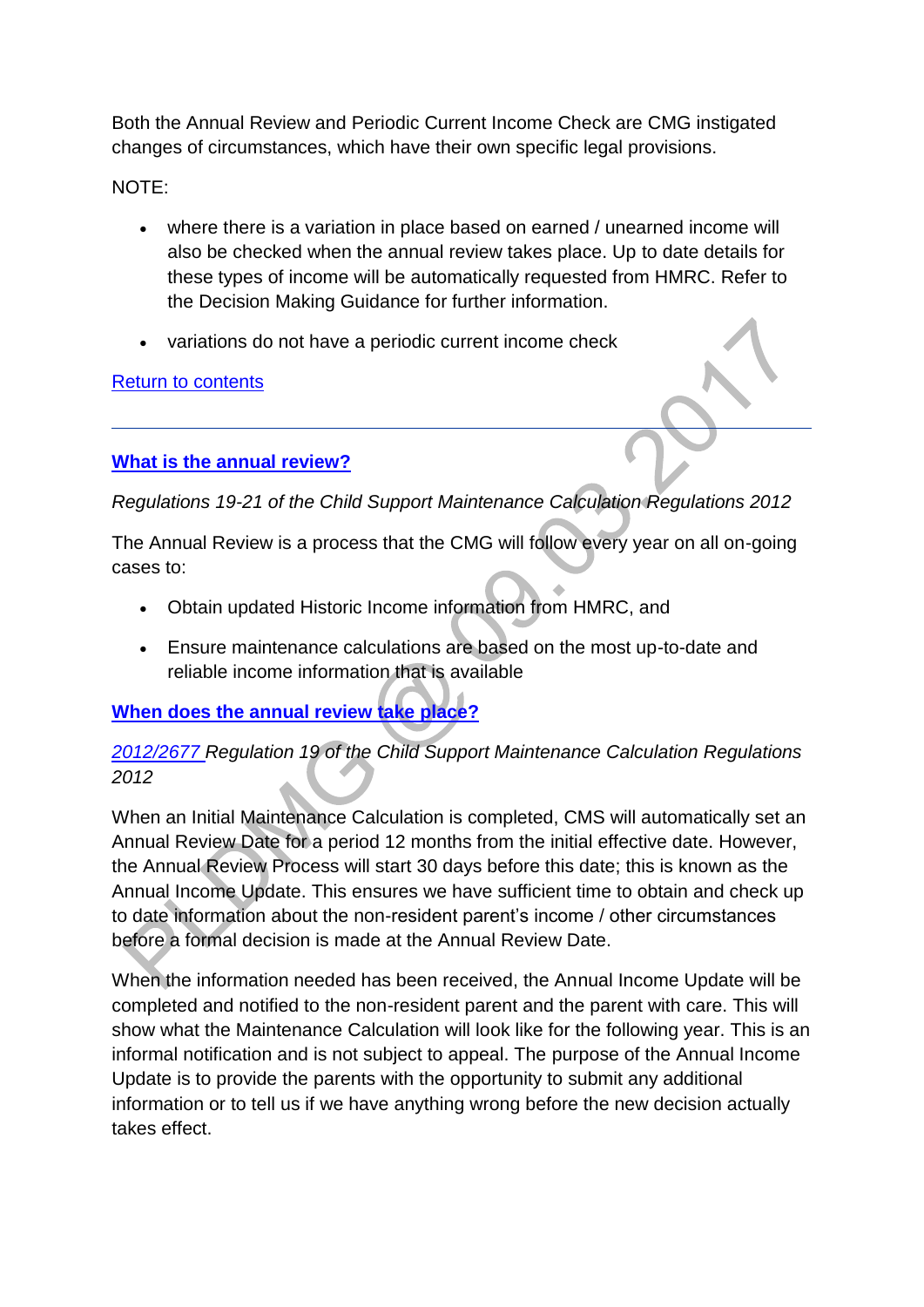The parents will be advised that unless they provide any further information, a formal calculation will be made using this income information at the Annual Review Date. The decision will be effective from this date and normal appeal rights apply.

NOTE: Where a maintenance calculation is in place and a further application is made in relation to the non-resident parent but for a different qualifying child, the annual review dates will be aligned. This means the review date of the new application will take place on the next annual review date of the calculation already in force.

## **[Annual income review: process overview](http://np-cmg-sharepoint.link2.gpn.gov.uk/sites/policy-law-and-decision-making-guidance/Pages/Calculations/Income/)**

30 days before the Annual Review Date, CMS will issue an automated request to HMRC to obtain the non-resident parent's income information for the latest available tax year. The next action will depend on whether the Maintenance Calculation is based on Historic or Current Income. Refer to the Decision Making Guidance (below) for further information. ä

## **[Annual income review: maintenance calculation based on historic income:](http://np-cmg-sharepoint.link2.gpn.gov.uk/sites/policy-law-and-decision-making-guidance/Pages/Calculations/Income/)  [Decision Making Guidance](http://np-cmg-sharepoint.link2.gpn.gov.uk/sites/policy-law-and-decision-making-guidance/Pages/Calculations/Income/)**

The following sections summaries the possible outcomes and actions you will need to take when you are completing the Annual Income Review on a Historic Income case. This means a case where the Maintenance Calculation is based on Historic Income when the Annual Income Review process starts.

30 days before the Annual Review Date CMS will automatically request the nonresident parent's income information from HMRC for the latest available tax year.

At this stage there are two possible outcomes: (1) HMRC provides a nil figure or (2) HMRC provides a positive income figure. Use the drop downs below for further guidance

# **HMRC provide a nil income figure**

## *[2013/1517 R](http://www.legislation.gov.uk/uksi/2013/1517/contents/made)egulation 8(1) of the Child Support (Miscellaneous Amendment) Regulations 2013*

- If the Maintenance Calculation is currently based on Historic Income; and
- HMRC provide a nil income figure

CMS will automatically replace the existing income figure with the new nil (£0.00) income figure. The Annual Income Update will be completed and notified to both parents. This will show that the Maintenance Calculation for the following year will be nil (£0.00). This is an informal notification and is not subject to appeal. The purpose of the Annual Income Update is to provide the parents with the opportunity to submit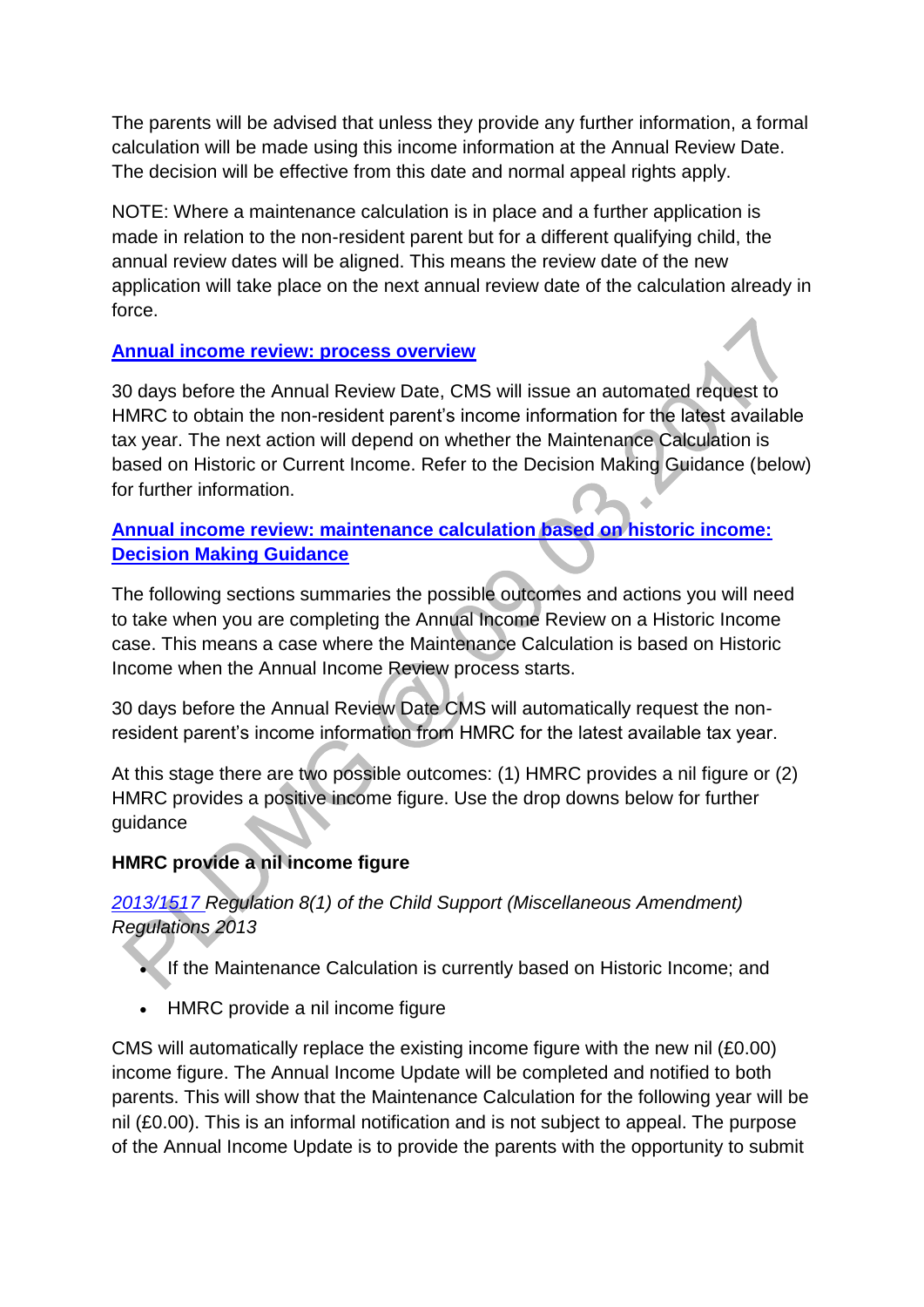any additional information or to tell us if we have anything wrong before the new decision actually takes effect.

The parents will be advised that unless they provide any further information, a formal calculation will be made using this income information at the Annual Review Date. The decision will be effective from this date and normal appeal rights apply.

The things a parent may report include:

If the non-resident parent has any **Current Income Employed or Current Income Self** [Employed.](http://np-cmg-sharepoint.link2.gpn.gov.uk/sites/policy-law-and-decision-making-guidance/Pages/Calculations/General/Current-income-self-employed.aspx)

Refer to the Current Income Guidance for advice on what evidence to request if one of the parties confirm that the non-resident parent has Current Income

NOTE: The duty to report an increase in Current Income of £7 or more does not apply in these circumstances. This is because the Nil liability is based on Historic Income not Current Income. The duty only applies to non-resident parents that are based on Current Income.

## **HMRC provide a positive income figure [1]**

*Regulation 20 of the Child Support Maintenance Calculation Regulations 2012*

*Regulation 19 of the Child Support Maintenance Calculation Regulations (Northern Ireland) 2012*

- If the Maintenance Calculation is based on Historic Income and;
- HMRC provide a new positive figure at the Annual Review

CMS will automatically replace the existing income figure with the new income figure. The Annual income Update will be completed and notified to both parents. This will show what the Maintenance Calculation will look like for the following year. This is an informal notification and is not subject to appeal. The purpose of the Annual Income Update is to provide the parents with the opportunity to submit any additional information or to tell us if we have anything wrong before the new decision actually takes effect.

The parents will be advised that unless they provide any further information, a formal calculation will be made using this income information at the Annual Review Date. The decision will be effective from this date and normal appeal rights will apply.

The things a parent may report include:

- If we have anything wrong;
- If there are other factors / changes that might affect their liability; and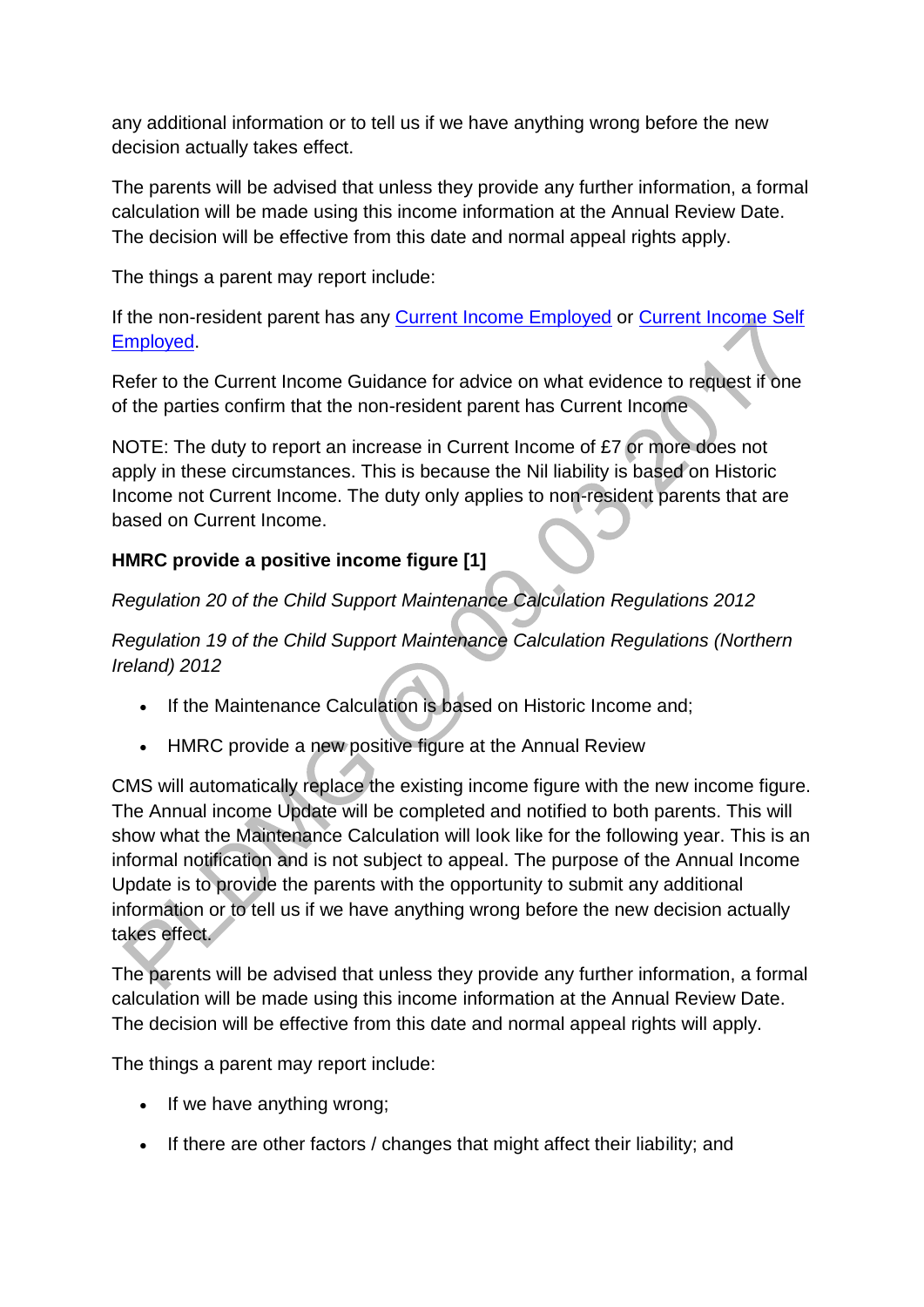If the non-resident parent's Current Income is at least 25% different to the latest HMRC figure.

Use the links below for further information on the action you would need to take if any of the above is reported.

## **Non-resident parent reports that the income figure used is wrong**

If the non-resident parent reports that the income figure used in the Annual Income Update is incorrect, they should be asked to provide information / evidence confirming this.

For example: the non-resident parent may report that the Historic Income figure provided by HMRC is incorrect. See [Historic income figure](http://np-cmg-sharepoint.link2.gpn.gov.uk/sites/policy-law-and-decision-making-guidance/Pages/Calculations/General/Current-income-self-employed.aspx) disputes for further guidance.

## **Non-resident parent reports other information that could affect liability**

There are a range of Other Factors (e.g. non-income related factors) that can affect the non-resident parent's liability. For example: the non-resident parent may have Shared Care of a qualifying child or relevant other children living with them. Refer to the guidance on Other Factors for full details.

If a non-resident parent reports a non-income related change then this should be treated as a request for a supersession. They will be required to provide the normal evidence needed for the type of change and normal effective date rules apply.

Refer to the guidance on [Other Factors](http://np-cmg-sharepoint.link2.gpn.gov.uk/sites/policy-law-and-decision-making-guidance/Pages/Calculations/Other-Factors-affecting-.aspx) and [Supersessions](http://np-cmg-sharepoint.link2.gpn.gov.uk/sites/policy-law-and-decision-making-guidance/Pages/Supersessions/Supersessions.aspx) for further advice.

### Example

- The annual review date is 01 January
- On 02 December the non-resident parent is issued with the Annual income Update based on the latest available income information from HMRC
- On 07 December the non-resident parent reports a Relevant Other Child
- A supersession is completed to take account of the Relevant Other Child with an effective date of 07 December (date change is reported)
- On 01 January the annual review decision is made with an effective date of 01 January, this will also take account of the Relevant Other Child.

## **Change of Circumstances application made before annual review but evidence received after it**

A change of circumstances application was made before the Annual Review date, however supporting evidence is only received after the Annual Review date but still within 30 days of the notification, CMG can initiate a revision to take into account the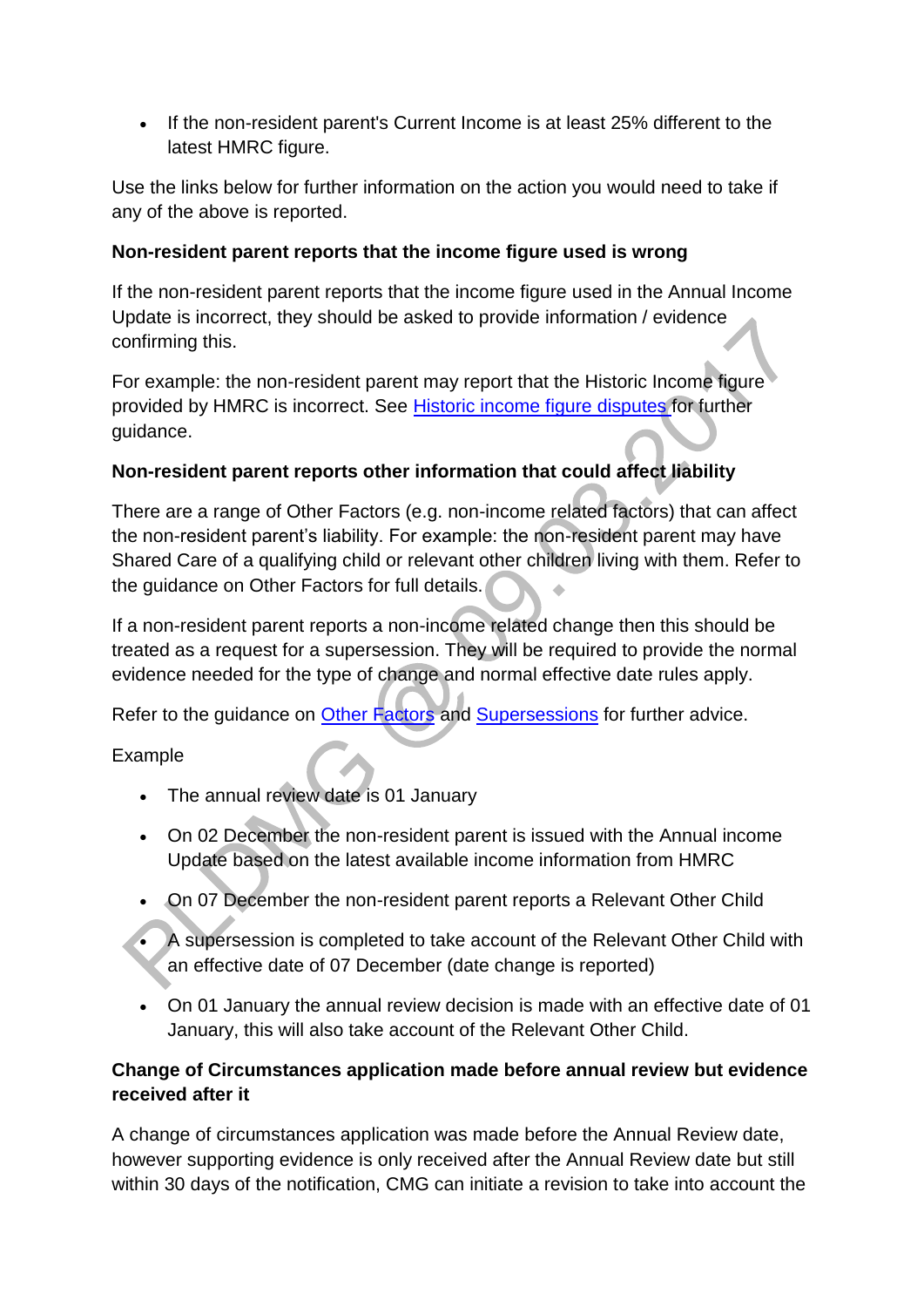change of circumstances and then further revise from the Annual Review date if necessary

## **Party reports current income is a least 25% different to HMRC figure**

*[2012/2677 R](http://www.legislation.gov.uk/uksi/2012/2677)egulation 34 of the Child Support Maintenance Calculation Regulations 2012*

NOTE: If there is a variation in place then the 25% comparison should take place on the income figure before it was adjusted to take account of any variation.

If the non-resident parent's Current Income is at least 25% different to the new Historic Income figure, they should be asked to provide evidence. Refer to the section on Current Income for details of the process you should follow and the information you will need to obtain.

When you have obtained evidence of the non-resident parent's Current Income, you will need to carry out two checks:

- 1. Compare the Current Income figure against the existing Historic Income figure in place.
	- o If the Current Income figure is at least 25% different then a supersession should be completed to reflect this change immediately. Refer to the Guidance on Effective Dates for further advice.
	- $\circ$  If it is not at least 25% different then the existing Maintenance Calculation does not need to be altered at this point.
- 2. Compare the Current Income figure against the new Historic Income figure obtained from HMRC and used to produce the Annual Income Update.
	- $\circ$  If the Current Income figure is at least 25% different then you should replace the Historic Income figure with the new Current Income figure. The Maintenance Calculation figure will be based on the new Current Income figure with effect from the Annual Review Date.

If it is not at least 25% different, the Maintenance Calculation will continue to be based on the new Historic Income figure with effect from the Annual Review Date.

### Example

- Non-resident parent's existing Maintenance Calculation is based on a gross weekly income of £300. The annual review date is 01 January
- On 02 December HMRC provide a Historic Income figure for the latest available tax-year of £250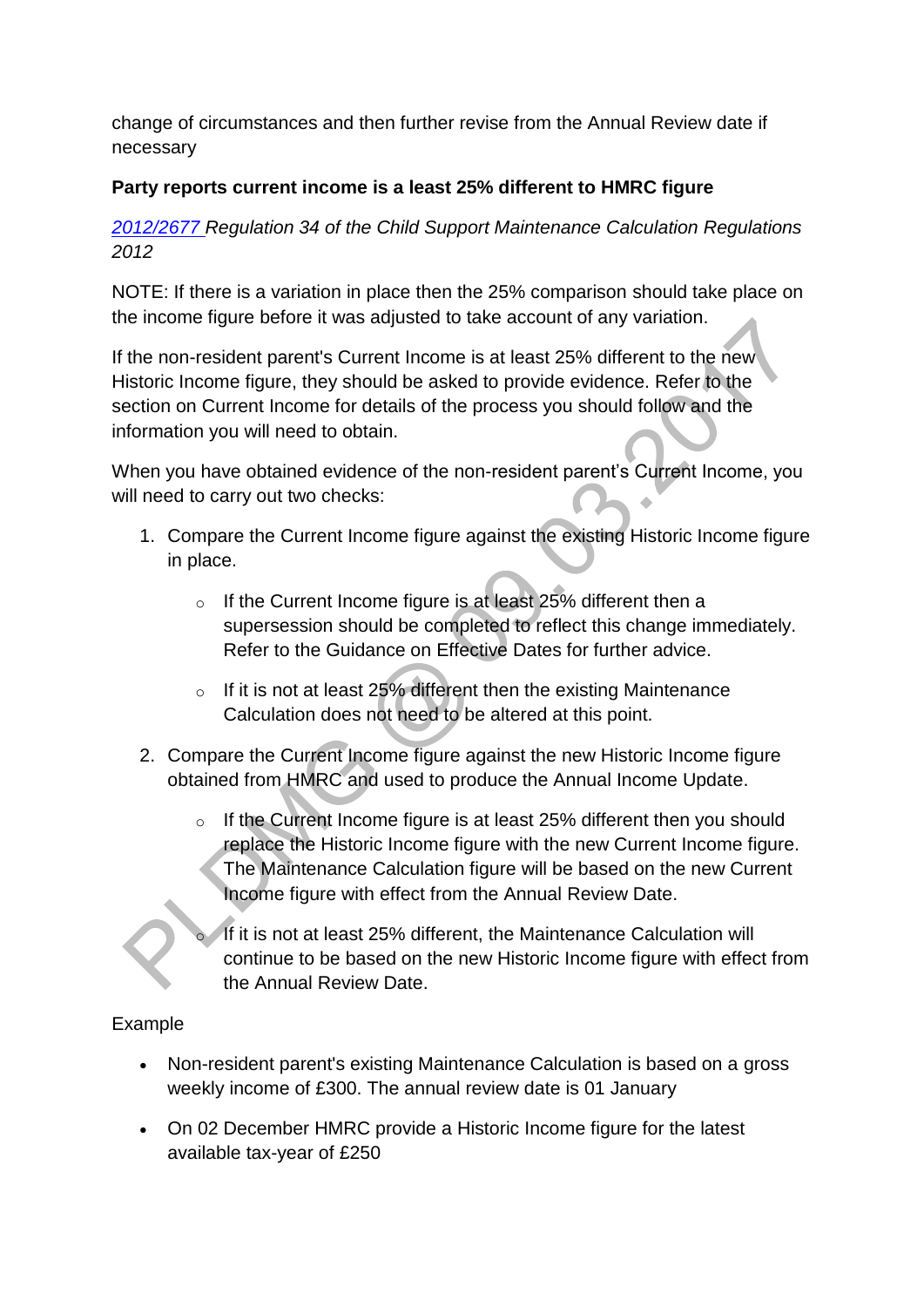- On receipt of the Annual Income Update the non-resident parent reports that their Current Income is £175 – date change reported is 07 December
- Current Income of £175 is firstly compared to the existing Historic Income of £300
- There is a 25% difference so a supersession is completed to take account of the non-resident parent's Current Income with an effective date of 07 December (because the calculation is based on Historic Income, the effective date will be the date the change is reported, irrespective of if it the income has increased or decreased)
- Current Income of £175 is then compared to the new Historic Income of £250

There is a 25% difference so a further supersession is completed to take account of the non-resident parent's Current Income with an effective date of 01 January (the annual review date).

# **[Annual Income Review: Variation based on Historic Income: Decision Making](http://np-cmg-sharepoint.link2.gpn.gov.uk/sites/policy-law-and-decision-making-guidance/Pages/Calculations/Income/)  [Guidance](http://np-cmg-sharepoint.link2.gpn.gov.uk/sites/policy-law-and-decision-making-guidance/Pages/Calculations/Income/)**

Variations based on Earned / Unearned Income will also be checked when the Annual Review takes place. Up to date details for these types of income will be automatically requested from HMRC if one of these Variations is in place. Use the appropriate section below for further advice.

## **Unearned income: HMRC provide a positive income figure**

- If the unearned income variation is based on Historic Income and:
- HMRC provide a new positive figure at the Annual Review

CMS will automatically replace the existing income figure with the new income figure. This information will be combined with that of the main calculation and the Annual Income Update will be notified to both parents. This will show what the Maintenance Calculation, including the variation, will look like for the following year. This is an informal notification and is not subject to appeal. The purpose of the Annual Income Update is to provide the parents with the opportunity to submit any additional information or to tell us if we have anything wrong before the new decision actually takes effect.

The parents will be advised that unless they provide any further information, a formal calculation will be made using this income information at the Annual Review Date. The decision will be effective from this date and normal appeal rights apply.

The things a parent may report include:

The unearned income amount has increased / decreased, or;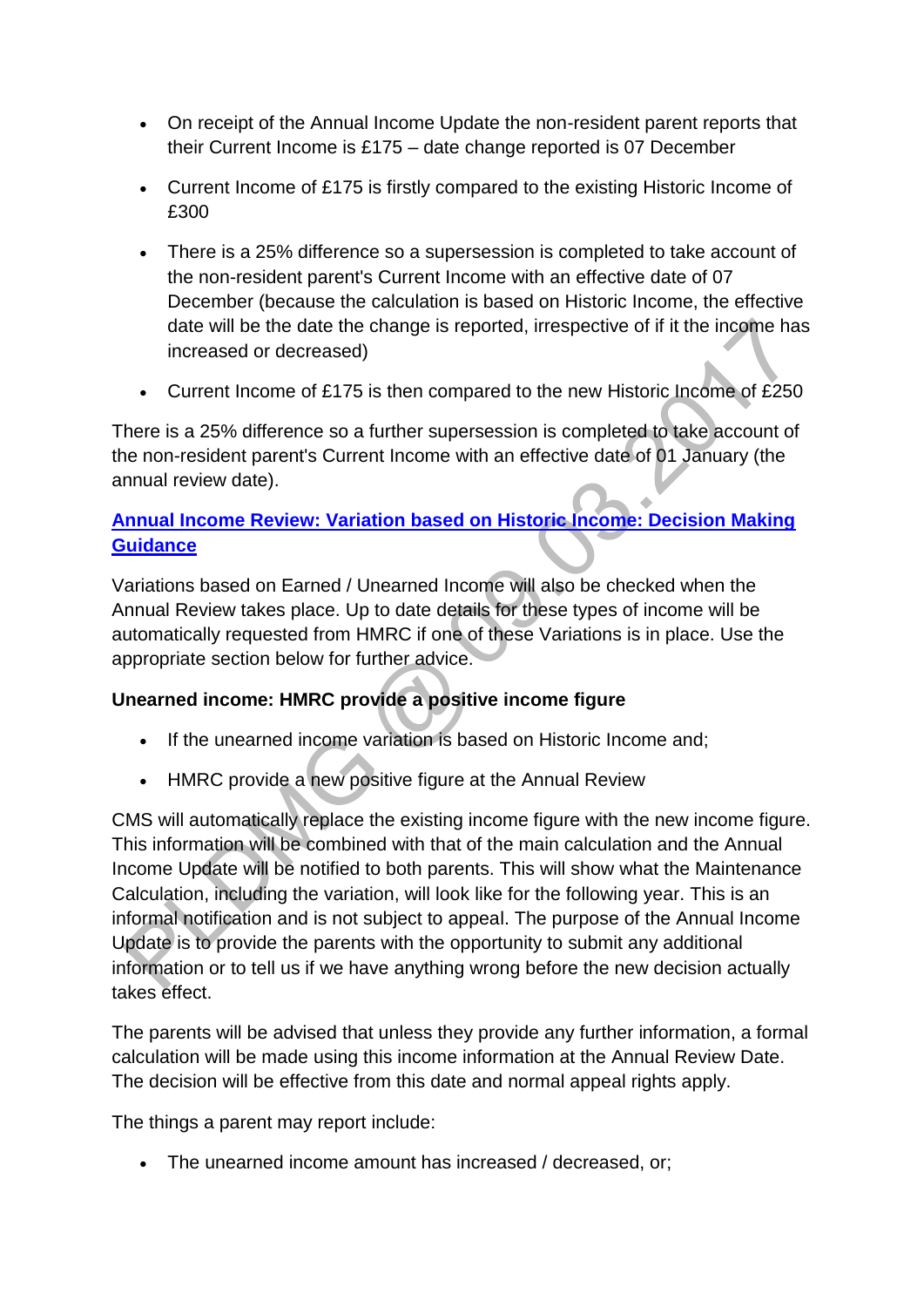• The unearned income has ceased.

Refer to the Decision Making Guidance on Changes to a Variation, [Unearned](http://np-cmg-sharepoint.link2.gpn.gov.uk/sites/policy-law-and-decision-making-guidance/Pages/Variations/Additional%20Income/Unearned-income.aspx)  [Income f](http://np-cmg-sharepoint.link2.gpn.gov.uk/sites/policy-law-and-decision-making-guidance/Pages/Variations/Additional%20Income/Unearned-income.aspx)or further advice

## **Unearned income: HMRC provide a nil figure [1]**

- If the unearned income variation is based on Historic Income and;
- HMRC provide a nil figure at the Annual Review

CMS will automatically replace the existing income figure with the new nil income figure. This information will be combined with that of the main calculation and the Annual Income Update will be notified to both parents. This will show what the Maintenance Calculation, including the variation, will look like for the following year. This is an informal notification and is not subject to appeal. The purpose of the Annual Income Update is to provide the parents with the opportunity to submit any additional information or to tell us if we have anything wrong before the new decision actually takes effect.

The parents will be advised that unless they provide any further information, a formal calculation will be made using this income information at the Annual Review Date. The decision will be effective from this date and normal appeal rights apply.

The things a parent may report include:

The non-resident parent has current unearned income

Refer to the Decision Making Guidance on Gathering Information and Evidence, [Unearned Income f](http://np-cmg-sharepoint.link2.gpn.gov.uk/sites/policy-law-and-decision-making-guidance/Pages/Variations/Additional%20Income/Unearned-income.aspx)or further advice.

## **Earned income: HMRC provide a positive figure [1]**

- If the earned income variation is based on Historic Income and;
- HMRC provide a new positive figure at the Annual Review

CMS will automatically replace the existing income figure with the new income figure. This information will be combined with that of the main calculation and the Annual Income Update will be notified to both parents. This will show what the Maintenance Calculation, including the variation, will look like for the following year. This is an informal notification and is not subject to appeal. The purpose of the Annual Income Update is to provide the parents with the opportunity to submit any additional information or to tell us if we have anything wrong before the new decision actually takes effect.

The parents will be advised that unless they provide any further information, a formal calculation will be made using this income information at the Annual Review Date. The decision will be effective from this date and normal appeal rights apply.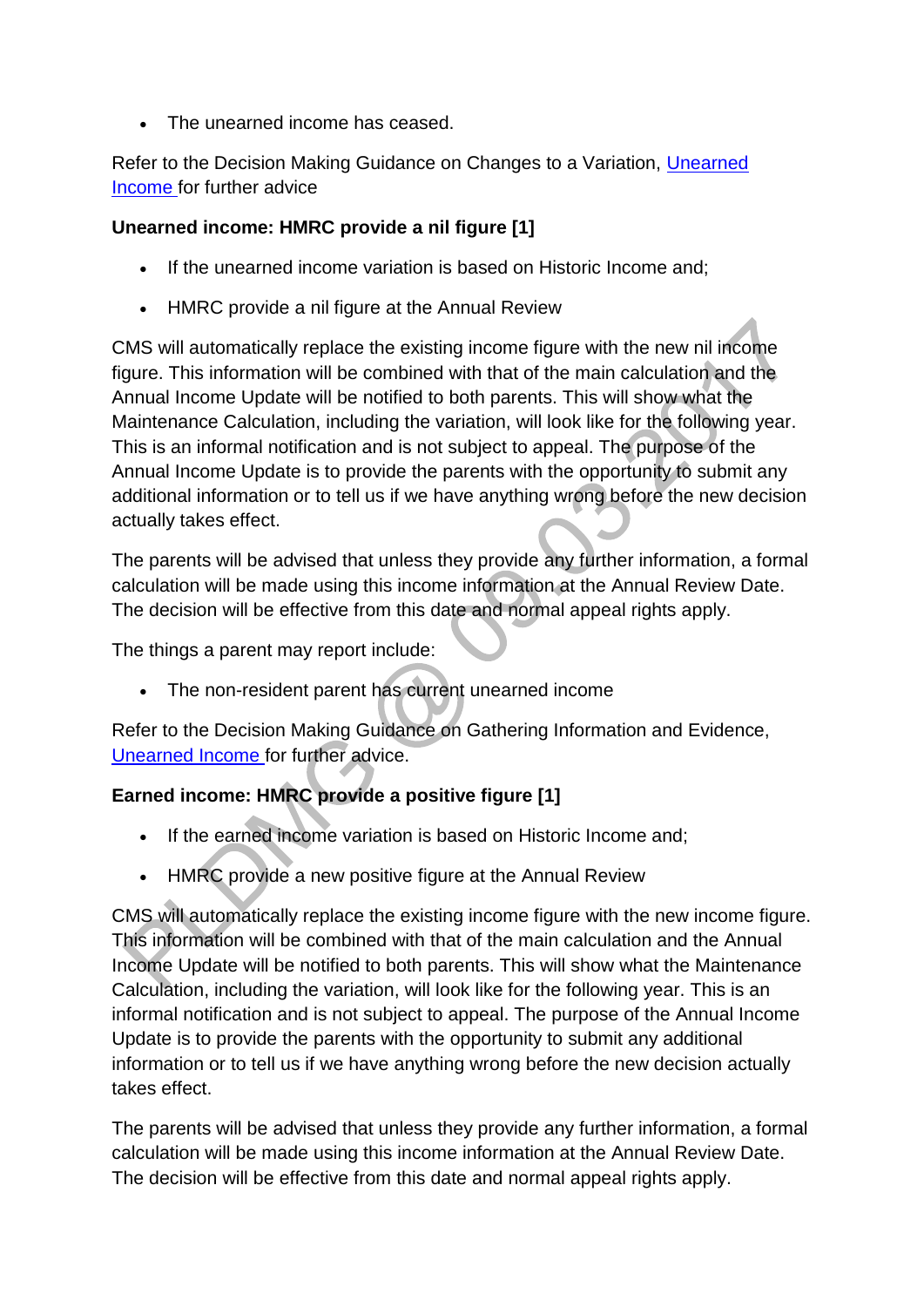The things a parent may report include:

- The earned income amount has increased / decreased, or;
- The earned income has ceased.

Refer to the Decision Making Guidance on Changes to a Variation, [Earned Income](http://np-cmg-sharepoint.link2.gpn.gov.uk/sites/policy-law-and-decision-making-guidance/Pages/Variations/Additional%20Income/Earned-Income.aspx)  for further advice

### **Earned income: HMRC provide a nil figure**

- If the earned income variation is based on Historic Income and;
- HMRC provide a nil figure at the Annual Review

CMS will automatically replace the existing income figure with the new nil income figure. This information will be combined with that of the main calculation and the Annual Income Update will be notified to both parents. This will show what the Maintenance Calculation, including the variation, will look like for the following year. This is an informal notification and is not subject to appeal. The purpose of the Annual Income Update is to provide the parents with the opportunity to submit any additional information or to tell us if we have anything wrong before the new decision actually takes effect.

The parents will be advised that unless they provide any further information, a formal calculation will be made using this income information at the Annual Review Date. The decision will be effective from this date and normal appeal rights apply.

The things a parent may report include:

The non-resident parent has current earned income

Refer to the Decision Making Guidance on Gathering Information and Evidence, [Earned Income](http://np-cmg-sharepoint.link2.gpn.gov.uk/sites/policy-law-and-decision-making-guidance/Pages/Variations/Additional%20Income/Earned-Income.aspx) for further advice.

NOTE: Earned Income variations do not have a Periodic Current Income Check; therefore unless the parents report Current Income, the nil income figure will remain in place until the next Annual Review.

## **[Annual income review: Maintenance calculation is based on current income:](http://np-cmg-sharepoint.link2.gpn.gov.uk/sites/policy-law-and-decision-making-guidance/Pages/Calculations/Income/)  [Decision Making Guidance](http://np-cmg-sharepoint.link2.gpn.gov.uk/sites/policy-law-and-decision-making-guidance/Pages/Calculations/Income/)**

The following sections summaries the possible outcomes and action you will need to take when you are completing an Annual Review on a Current Income case. This means a case where the Maintenance Calculation is based on Current Income when the Annual Income Update process starts.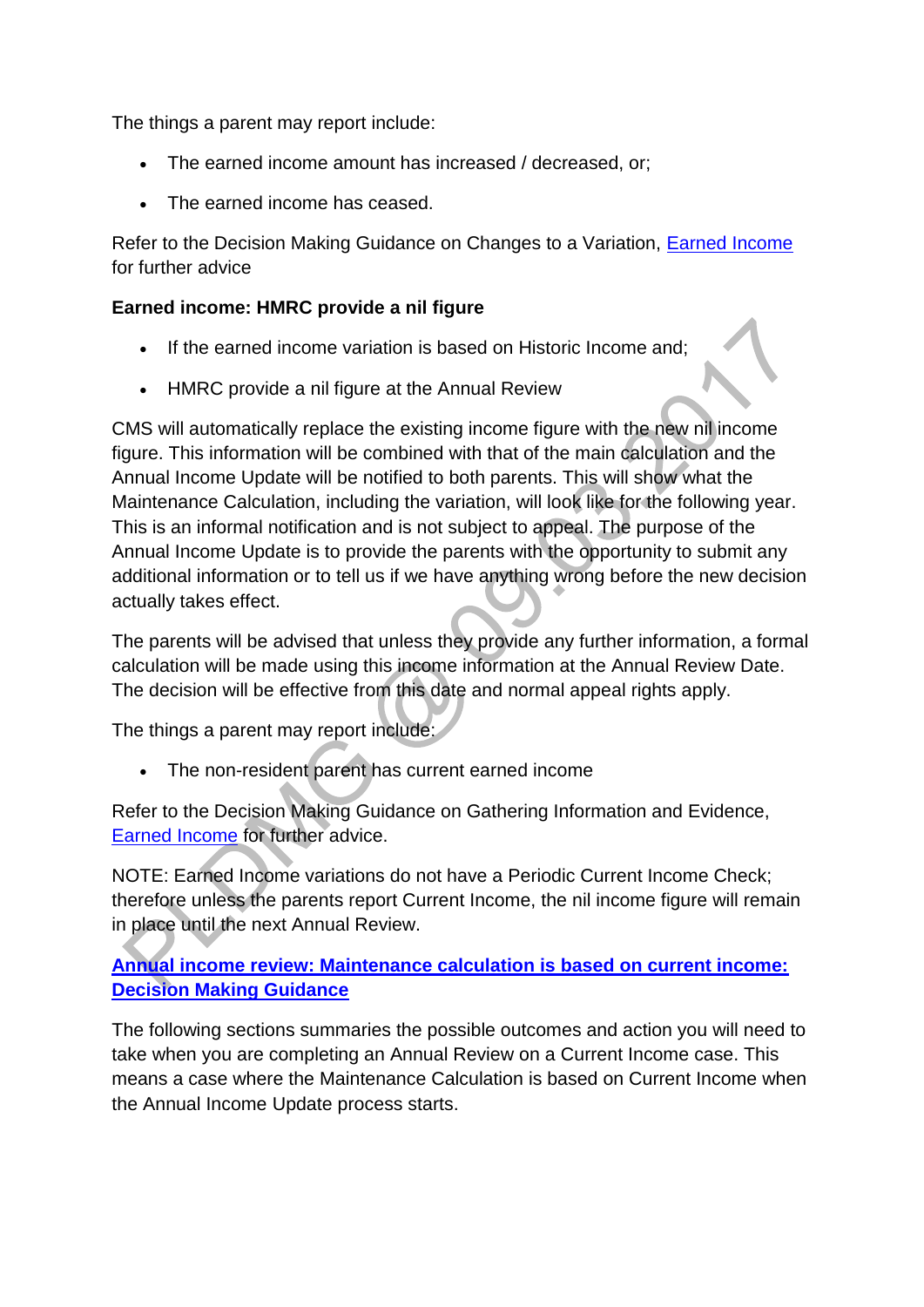30 days before the Annual Review Date, CMS will automatically request Historic Income details from HMRC. This is knows as the Annual Income Update. At this stage there are two possible outcomes.

## **HMRC provide nil income figure**

*[2012/2677 R](http://www.legislation.gov.uk/uksi/2012/2677)egulation 34(2)(a) of the Child Support (Maintenance Calculations) Regulations 2012* 

- If the Maintenance Calculation is based on Current Income; and
- HMRC provide a nil income figure at the Annual Income Update

The Maintenance Calculation will continue to be based on the existing Current Income figure until the Periodic Current Income Check.

An Annual Income Update will be issued, showing that the Maintenance Calculation will continue to be based on the existing Current Income figure from the Annual Review date. This will ensure the parents have the opportunity to tell us if any other factors affecting the Maintenance Calculation have changed.

# **HMRC provide a positive income figure [2]**

*[2012/2677 R](http://www.legislation.gov.uk/uksi/2012/2677)egulation 34(2)(a) of the Child Support Maintenance Calculation Regulations 2012* 

- If the Maintenance Calculation is based on Current Income; and
- HMRC provide a positive income figure at the Annual Review

CMS will automatically compare the new Historic Income figure with the existing Current Income figure.

If the existing Current Income figure is still at least 25% different to the new Historic Income figure, then the Maintenance Calculation will continue to be based on the existing figure. An Annual Income Update using this figure will be produced and issued to the parents, informing them that the Maintenance Calculation will continue to be based on Current Income from the Annual Review date.

If the existing Current Income figure is not at least 25% different to the new Historic Income figure, then the new Historic Income figure will be used with effect from the Annual Review Date. An Annual Income Update will be issued to the parents informing them of this.

These are informal notifications and are not subject to appeal. The purpose of the Annual Income Update is to provide the parents with the opportunity to submit any additional information or to tell us if we have anything wrong before the new decision actually takes effect.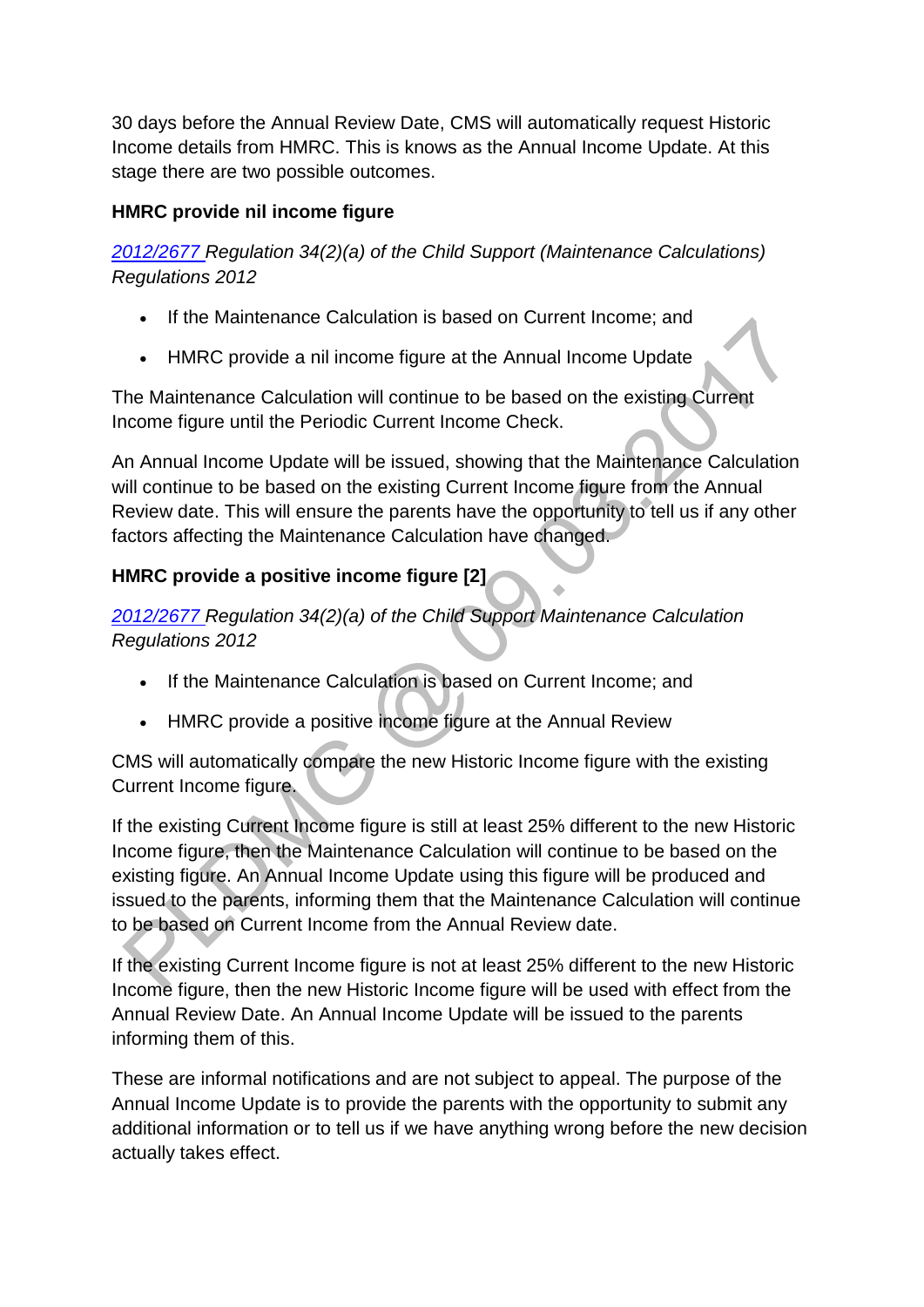The parents will be advised that unless they provide any further information, a formal calculation will be made using this income information at the Annual Review Date. The decision will be effective from this date and normal appeal rights apply.

The things a parent may report include:

- If we have anything wrong:
- If there are any other factors / changes that might affect liability.

The following sections explain the action you need to take if a client contacts you after the Annual Income Update has been issued to report an error or a change in circumstances.

## **Non-resident parent reports that the historic income figure is wrong**

If a non-resident parent reports that something in the Annual income Update is incorrect, they should be asked to provide information / evidence confirming this.

For example: the non-resident parent may report that the Historic Income figure provided by HMRC is incorrect.

Refer to Historic Income Disputes, [Current Income Employed](http://np-cmg-sharepoint.link2.gpn.gov.uk/sites/policy-law-and-decision-making-guidance/Pages/Calculations/General/Current-income-employed.aspx)

## **Non-resident parent reports other information / changes that could affect liability**

There are a range of Other Factors (e.g. non-income related factors) that can affect the non-resident parent's liability. For example: the non-resident parent may have Shared Care of a qualifying child or relevant other children living with them. Refer to the guidance on Other Factors for full details.

If a non-resident parent or parent with care reports a non-income related change at the Annual Income Update, this should be treated as a request for a supersession. They will be required to provide the normal evidence needed for that type of change and the effective date will depend on the type of change and when it is reported.

Refer to the guidance on [Other Factors](http://np-cmg-sharepoint.link2.gpn.gov.uk/sites/policy-law-and-decision-making-guidance/Pages/Calculations/Other-Factors-affecting-.aspx) and [Supersessions](http://np-cmg-sharepoint.link2.gpn.gov.uk/sites/policy-law-and-decision-making-guidance/Pages/Supersessions/Supersessions.aspx) for further advice.

## Example

- The annual review date is 01 January
- On 02 December the non-resident parent is issued with an Annual Income Update based on the latest available income information from HMRC
- On 07 December the non-resident parent reports a Relevant Other Child
- A supersession is completed to take account of the Relevant Other Child with an effective date of 07 December (date change is reported)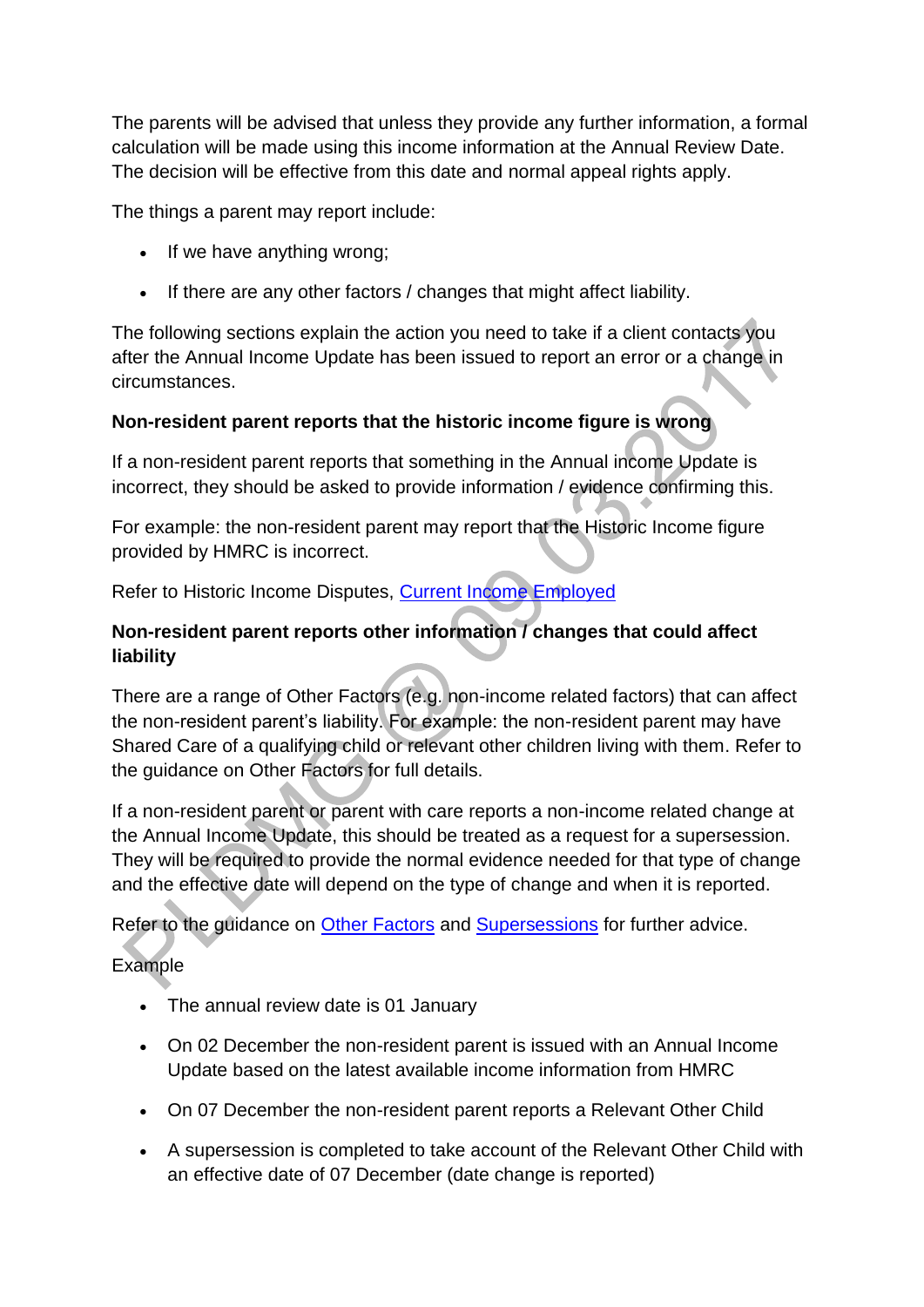On 01 January the annual review decision is made with an effective date of 01 January, this will also take account of the Relevant Other Child

## **[Annual income review: variation based on current income: Decision Making](http://np-cmg-sharepoint.link2.gpn.gov.uk/sites/policy-law-and-decision-making-guidance/Pages/Calculations/Income/)  [Guidance](http://np-cmg-sharepoint.link2.gpn.gov.uk/sites/policy-law-and-decision-making-guidance/Pages/Calculations/Income/)**

Variations based on Earned / Unearned Income will also be checked when the Annual Review takes place. Up to date details for these types of income will be automatically requested from HMRC if one of these Variations is in place. Use the appropriate dropdown below for further advice.

## **Unearned income: HMRC provide a positive income figure**

- If the unearned income variation is based on Current Income and;
- HMRC provide a new positive figure at the Annual Review

CMS will automatically use the income figure that relates to the most recent complete tax-year. This information will be combined with that of the main calculation and the Annual Income Update will be notified to both parents. This will show what the Maintenance Calculation, including the variation, will look like for the following year. This is an informal notification and is not subject to appeal. The purpose of the Annual Income Update is to provide the parents with the opportunity to submit any additional information or to tell us if we have anything wrong before the new decision actually takes effect.

The parents will be advised that unless they provide any further information, a formal calculation will be made using this income information at the Annual Review Date. The decision will be effective from this date and normal appeal rights apply.

The things a parent may report include:

- The unearned income amount has increased / decreased, or;
- The unearned income has ceased.

Refer to the Decision Making Guidance on Changes to a Variation, [Unearned](http://np-cmg-sharepoint.link2.gpn.gov.uk/sites/policy-law-and-decision-making-guidance/Pages/Variations/Additional%20Income/Unearned-income.aspx)  [Income f](http://np-cmg-sharepoint.link2.gpn.gov.uk/sites/policy-law-and-decision-making-guidance/Pages/Variations/Additional%20Income/Unearned-income.aspx)or further advice

### **Unearned income: HMRC provide a nil figure [2]**

- If the unearned income variation is based on Current Income and;
- HMRC provide a nil figure at the Annual Review

CMS will automatically replace the existing income figure with the new nil income figure. This information will be combined with that of the main calculation and the Annual Income Update will be notified to both parents. This will show what the Maintenance Calculation, including the variation, will look like for the following year.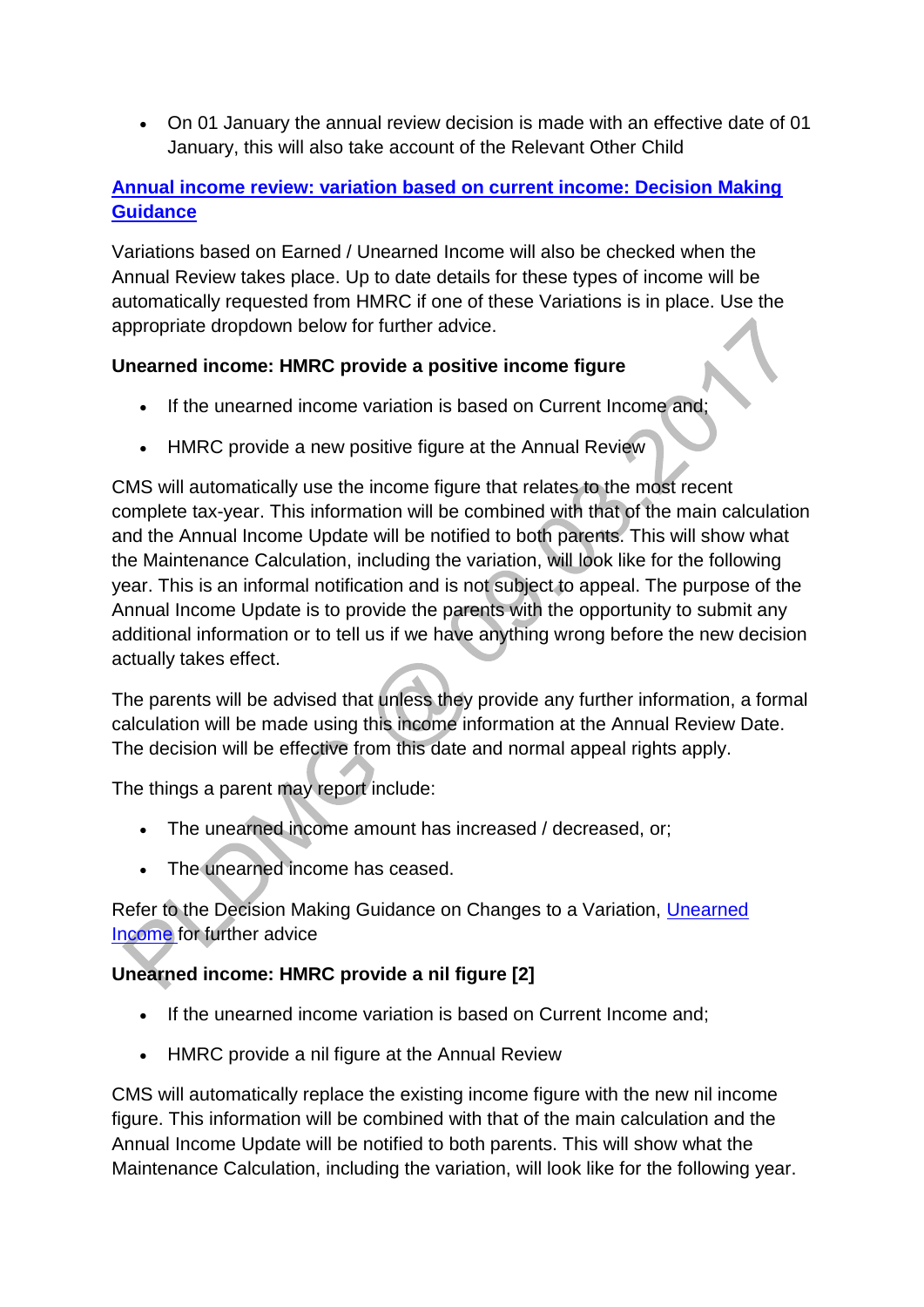This is an informal notification and is not subject to appeal. The purpose of the Annual Income Update is to provide the parents with the opportunity to submit any additional information or to tell us if we have anything wrong before the new decision actually takes effect.

The parents will be advised that unless they provide any further information, a formal calculation will be made using this income information at the Annual Review Date. The decision will be effective from this date and normal appeal rights apply.

The things a parent may report include:

The non-resident parent has current unearned income

Refer to the Decision Making Guidance on Gathering Information and Evidence, [Unearned Income f](http://np-cmg-sharepoint.link2.gpn.gov.uk/sites/policy-law-and-decision-making-guidance/Pages/Variations/Additional%20Income/Unearned-income.aspx)or further advice.

## **Earned income: HMRC provide a positive figure [2]**

- If the earned income variation is based on Current Income and;
- HMRC provide a new positive figure at the Annual Review

CMS will automatically compare the new Historic Income figure with the existing Current Income figure.

- If the existing Current Income figure is still at least 25% different to the new Historic Income figure, then the variation will continue to be based on the existing figure.
- If the existing Current Income figure is not at least 25% different to the new Historic Income figure, then the new Historic Income figure will be used.

The relevant information will be combined with that of the main calculation and the Annual Income Update will be notified to both parents. This will show what the Maintenance Calculation, including the variation, will look like for the following year.

These are informal notifications and are not subject to appeal. The purpose of the Annual Income Update is to provide the parent's with the opportunity to submit any additional information or to tell us if we have anything wrong before the new decision actually takes effect.

The parent's will be advised that unless they provide any further information, a formal calculation will be made using this income information at the Annual Review Date. The decision will be effective from this date and normal appeal rights apply.

The things a parent may report include:

- the earned income amount has increased / decreased, or
- the earned income has ceased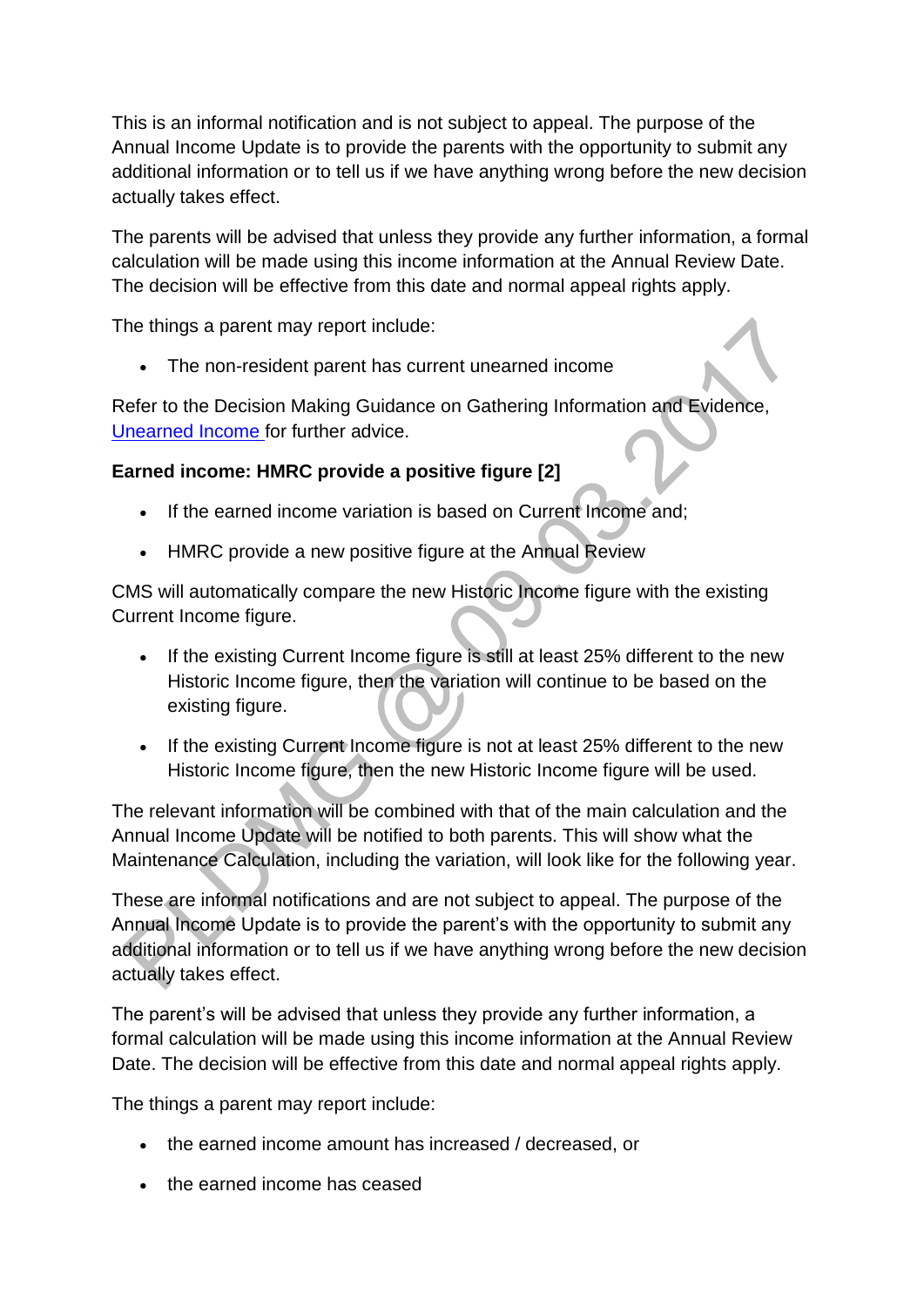Refer to the Decision Making Guidance on Changes to a Variation, [Earned Income](http://np-cmg-sharepoint.link2.gpn.gov.uk/sites/policy-law-and-decision-making-guidance/Pages/Variations/Additional%20Income/Earned-Income.aspx)  for further advice

# **Earned income: HMRC provide a nil figure [2]**

- If the earned income variation is based on Current Income and;
- HMRC provide a nil figure at the Annual Review

CMS will automatically retain the existing Current Income figure. This information will be combined with that of the main calculation and the Annual Income Update will be notified to both parents. This will show what the Maintenance Calculation, including the variation, will look like for the following year. This is an informal notification and is not subject to appeal. The purpose of the Annual Income Update is to provide the parents with the opportunity to submit any additional information or to tell us if we have anything wrong before the new decision actually takes effect.

The parents will be advised that unless they provide any further information, a formal calculation will be made using this income information at the Annual Review Date. The decision will be effective from this date and normal appeal rights apply.

The things a parent may report include:

- The non-resident parent's current earned income has increased / decreased;
- The non-resident parent's current earned income has ceased.

Refer to the Decision Making Guidance on Changes to a Variation, [Earned Income](http://np-cmg-sharepoint.link2.gpn.gov.uk/sites/policy-law-and-decision-making-guidance/Pages/Variations/Additional%20Income/Earned-Income.aspx)  for further advice.

NOTE: Earned Income variations do not have a Periodic Current Income Check; therefore unless the parents report a change to the Current Income figure then it will remain in place until the next Annual Review.

[Return to contents](http://np-cmg-sharepoint.link2.gpn.gov.uk/sites/policy-law-and-decision-making-guidance/Pages/Calculations/Income/Income-Reviews.aspx#contents)

# **[What is a periodic income check?](http://np-cmg-sharepoint.link2.gpn.gov.uk/sites/policy-law-and-decision-making-guidance/Pages/Calculations/Income/)**

*Regulation 22 Child Support Maintenance Calculation Regulations 2012*

The purpose of the Periodic Current Income Check is:

- to obtain up-to-date evidence of the non-resident parent's Current Income; and
- to ensure that the non-resident parent's Current Income remains at least 25% different to any Historic Income figure available from HMRC.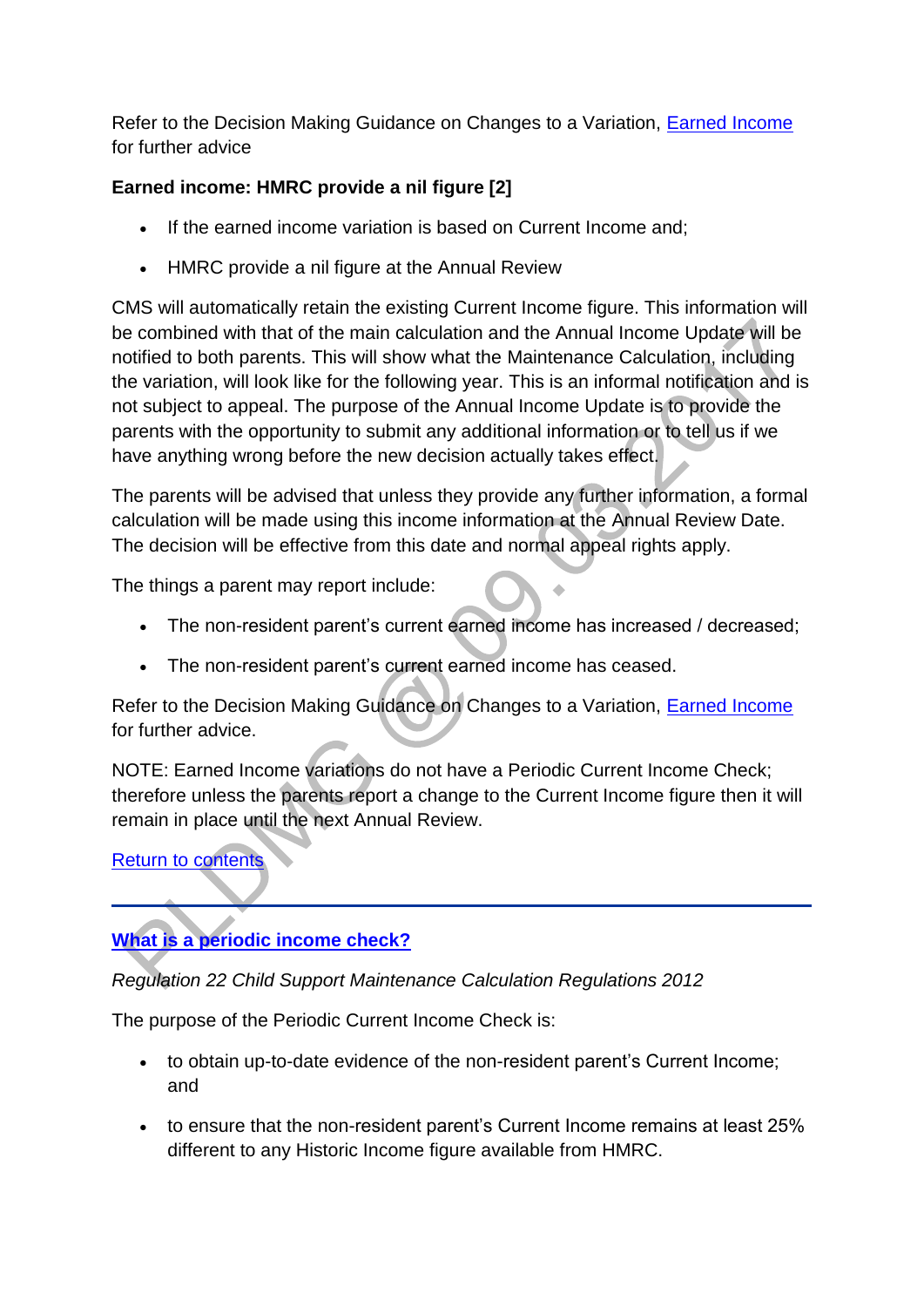A key aspect to consider for the Periodic Current Income Check is that:

- The CMS is **obliged** to review the income level being used at the Periodic Case Income Check Review date; however
- The CMS is **not obliged** to change the income used for the new Maintenance **Calculation**

Therefore a decision can be made to exercise judgement as to the most appropriate evidence to be used to determine the level of income.

## **[When does the periodic current income check take place?](http://np-cmg-sharepoint.link2.gpn.gov.uk/sites/policy-law-and-decision-making-guidance/Pages/Calculations/Income/)**

The Periodic Current Income Check is a process that the CMG will follow when a Maintenance Calculation has been based on the same Current Income figure for 11 months.

## **[Periodic current income check: process overview](http://np-cmg-sharepoint.link2.gpn.gov.uk/sites/policy-law-and-decision-making-guidance/Pages/Calculations/Income/)**

28 days before the Current Income Check is due, a system prompt will be generated advising you to request new evidence of Current Income from the non-resident parent.

**Note**: Current Income could have been in place from the initial effective date of the child maintenance calculation and therefore an Annual Review will be due in these circumstances. Where this occurs the Periodic Current Income Check is carried out 58 days after the effective date of the Annual Review.

Therefore depending upon the outcome of the Annual Review (i.e. the HMRC tax year that CMS obtained) will help us determine the next steps to take when considering the Periodic Current Income Check.

When we conduct a Periodic Current Income Check we are seeking to establish current income that is reflective of the NRP's circumstances at the effective date of the income review. This includes deciding whether we should retain the existing current income if it continues to be more reflective of the NRP's circumstances.

This would apply when at the Periodic Current Income Check the NRP does not provide sufficient or any evidence of current income.

## **[Periodic current income check: Decision Making Guidance](http://np-cmg-sharepoint.link2.gpn.gov.uk/sites/policy-law-and-decision-making-guidance/Pages/Calculations/Income/)**

Current Income will be checked when it has been in place unchanged for 11 months to ensure:

- That it remains at least 25% different to any Historic Income figure held; and
- If so, that the figure used is updated on a regular basis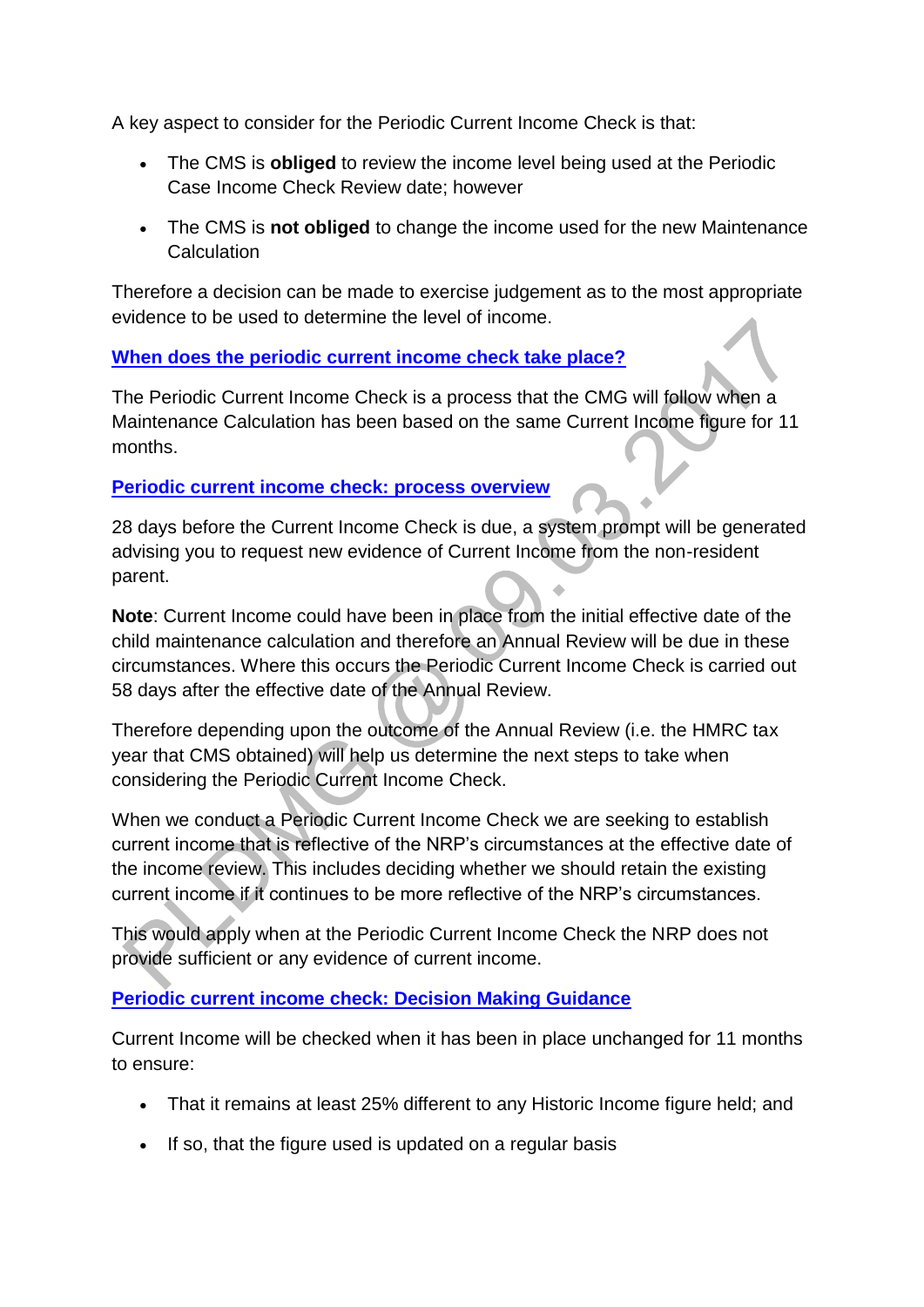When evidence of the non-resident parent's Current Income is received, the new figure should be compared to the latest Historic Income figure held on CMS. The next action will depend on whether the non-resident parent's Current Income is still 25% different or not.

## **Requested current income is provided and remains at least 25% different to historic income**

*Regulation 22(3) of the Child Support Maintenance Calculation Regulations 2012*

*Regulation 21(3) of the Child Support Maintenance Calculation Regulations (Northern Ireland) 2012*

NOTE: If there is a variation in place then the 25% comparison should take place on the income figure before it was adjusted to take account of any variation.

If the provided up to date current income for the non-resident parent is still at least 25% different to the Historic Income figure held, their liability will continue to be based on Current Income. However, the Maintenance Calculation still needs to be updated to reflect the latest Current Income details.

Before you update the Maintenance Calculation you should check whether the nonresident parent is employed or self employed.

If the non-resident parent is employed then you should check whether their new Current Income figure is at least 25% higher than the existing Current Income figure in place.

- If so, this is an increase in income that the non-resident parent was legally obliged to report. You will need to establish the date that the change occurred in order to determine the correct effective date. Refer to the guidance on Supersessions for further advice. (Regulation 9(a) of the Child Support (Consequential and Miscellaneous) Regulations 2012.
- If not, the effective date of the new Maintenance Calculation will be the date that the decision using the new income figure is made.

For self-employed non-resident parents, there is no requirement to report increases in income. The effective date of the Maintenance Calculation using the updated Current Income figure will be the date the decision is made.

## **Requested current income is provided and is not 25% different to the latest available historic income**

*Regulation 34(2)(a) of the Child Support (Maintenance Calculation) Regulations 2012*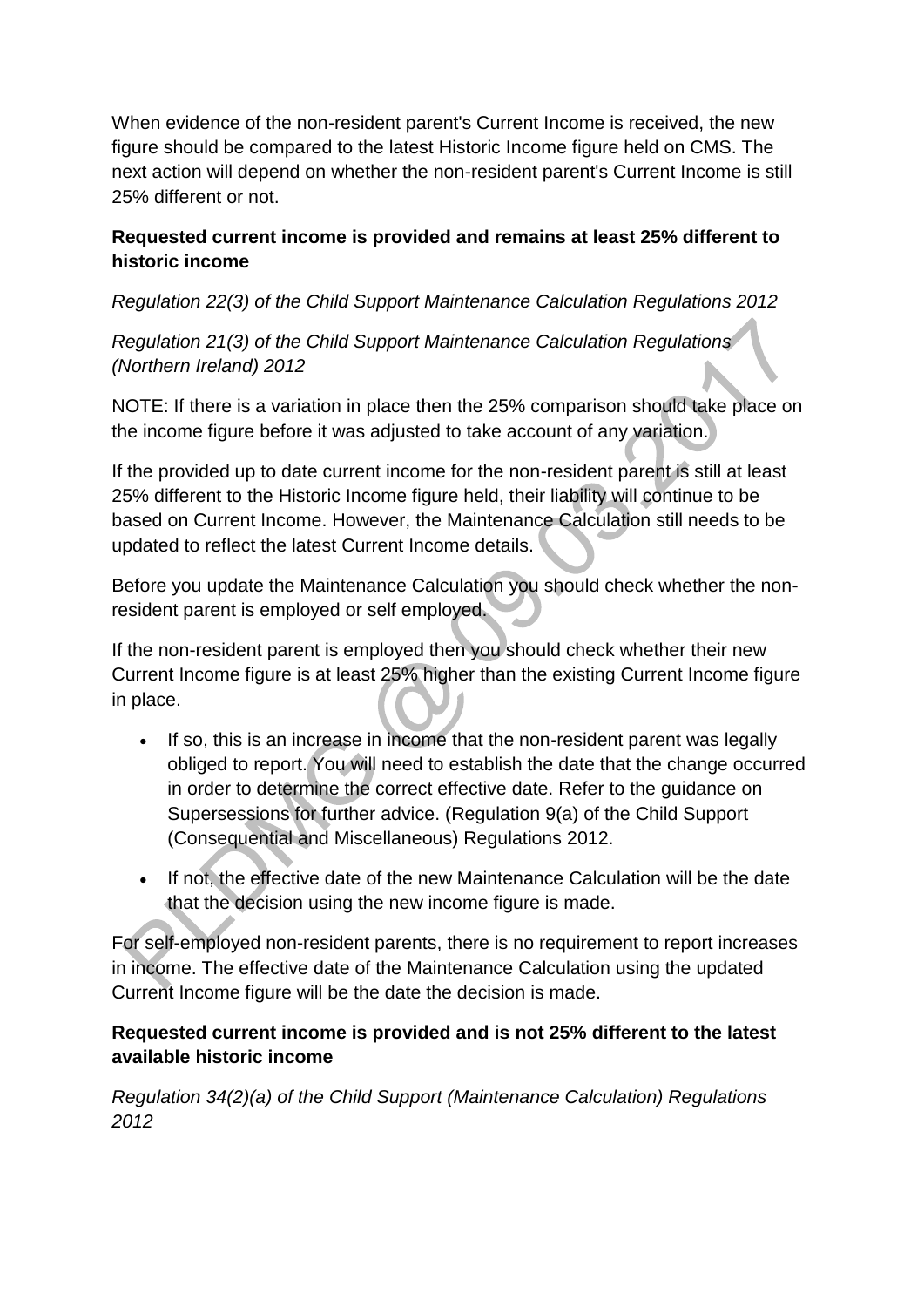NOTE: If there is a variation in place within the maintenance calculation then the 25% comparison should take place on the income figure before it was adjusted to take account of any variation.

If the non-resident parent's new Current Income is NOT 25% different to the latest available Historic Income figure, CMS will replace the existing Current Income figure with the latest Historic Income figure.

A new maintenance Calculation will be completed using the Historic Income figure and notification of this will be sent to both clients.

The effective date of the decision will be that date that it is made.

## **Non-resident parent provides evidence and there is no historic income**

If the non-resident parent provides evidence of their Current Income but there is no Historic Income to compare it to. (i.e. because they're an employee of HMRC and no historic income information can be obtained for them) they you should update the Maintenance Calculation using the Current Income figure the non-resident parent has provided.

NOTE: There may be situations where Historic Income can never be obtained for a non-resident parent. In these circumstances you should always update the Maintenance Calculation using the most recent Current Income figure provided by the non-resident parent. of their Current Income.

### **NOTE**:

If, as a result of the Annual Review, Current Income has remained in place, then you should proceed with the Current Income Check as normal 30 days after the Annual Review decision to ensure that the parent has had a chance to apply for a review. If, as a result of the Annual Review, Historic Income is now in place, then you do not need to action the Current Income Check.

## **Non-resident parent does not provide sufficient or any evidence of current income.**

When we conduct a Periodic Current Income Check we are seeking to establish current income that is reflective of the NRP's circumstances at the effective date of the income review. This includes deciding whether we should retain the existing current income if it continues to be more reflective of the NRP's circumstances.

This could apply when at the Periodic Current Income Check when the non-resident parent does not provide when requested sufficient or any evidence of their recent current income.

There are 3 possible scenarios: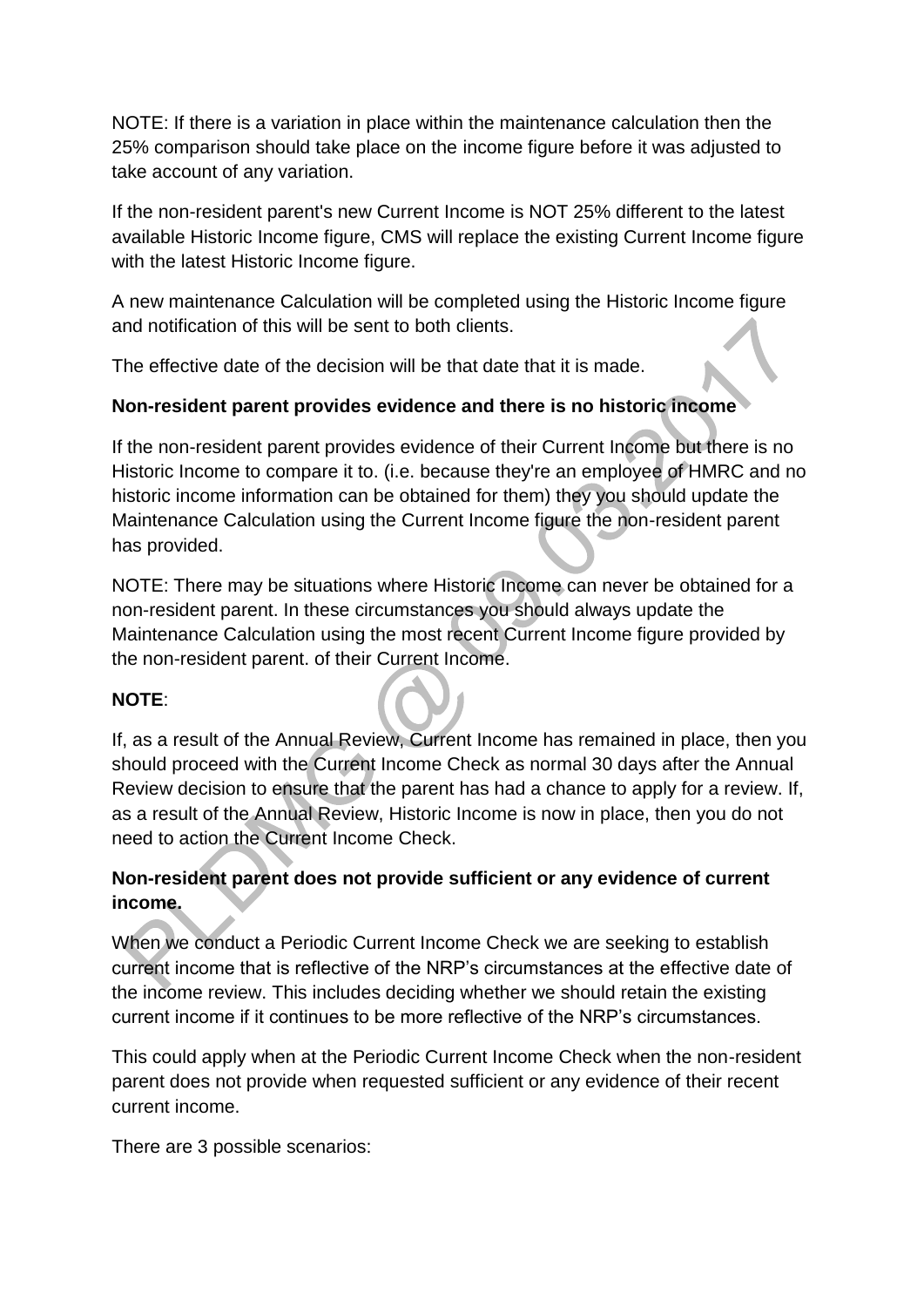- 1. At the previous Annual Review a later HMRC historic income tax year was provided to CMG than the HMRC tax year at the initial effective date
- 2. At the previous Annual Review the HMRC historic income tax year record income record has not updated to a more recent HMRC tax year
- 3. At the Periodic Current Income Check there was no HMRC historic income available (N/A) or insufficient evidence of current income has been received from the NRP

# **Example 1: At the annual review a later HMRC historic income tax year was provided to CMG than the HMRC tax year at the initial effective date**

As a result of the annual review the HMRC historic income will have been updated to a more recent tax year, therefore as a result of the periodic current income check if the NRP has not provided up to date current income, consideration should be given to performing a maintenance calculation using the HMRC historic information.

- Initial effective date 23 October 2015
- The HMRC historic income is £50,000
- Tax year 2014 / 2015 is provided to CMS
- The NRP reports current income of £37,000 (as this is a 25% decrease than the historic income)
- Maintenance calculation is therefore based upon current income
- Annual review effective date 23 October 2016
- Tax year 2015 / 2016 is provided to CMS
- The HMRC historic income is £52,000

As the updated income figure is greater than 25% different than the previous historic income figure the current income figure remains in place.

Maintenance calculation is based on current income of £37,000 per year.

Periodic current income check takes place on 23 November 2016

We contact the NRP seeking to obtain up to date current income and relevant information gathering forms are issued. No up to date income information is provided.

In this example as an updated historic income year was available and the NRP has not provided their current income we can decide that the maintenance calculation should be based upon the latest historic income.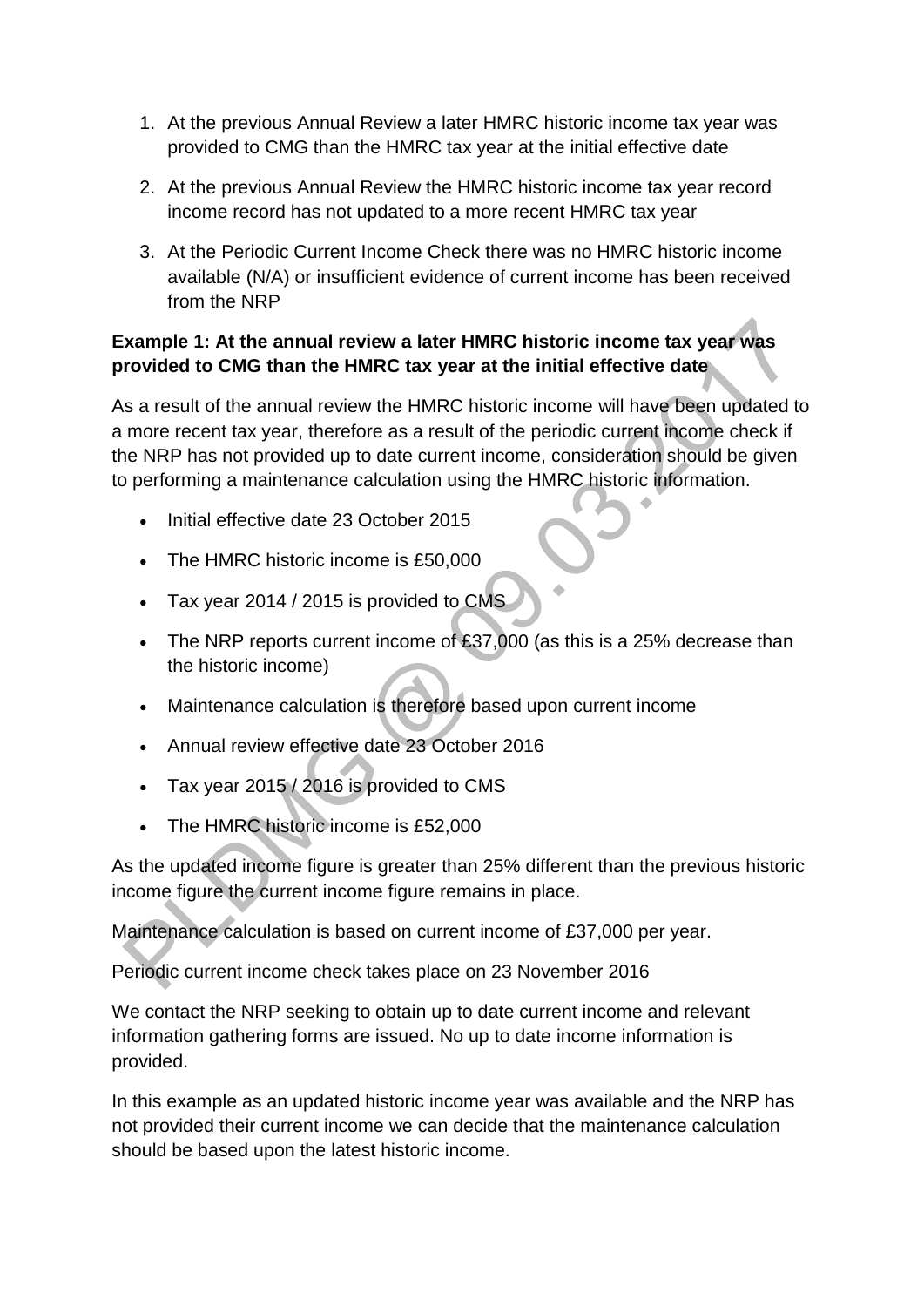## **Example 2 – At the annual review the HMRC income record has not updated to a more recent tax year**

Where the non-resident parent has failed to supply evidence of current income but the HMRC tax year was not updated at the Annual Review, therefore a decision can be made to exercise judgement as to the most appropriate evidence. This could be whether it is relevant to use this historic tax year to determine the maintenance calculation i.e. to revert back to the HMRC income. Alternatively if the existing current income is for a more recent period of time a can a decision could be made to exercise judgement as to the most appropriate evidence. This could be to retain the existing maintenance calculation.

- $\bullet$  Initial effective date 06 July 2015
- The HMRC historic income is £25,000
- Tax year 2014 / 2015 is provided to CMS
- On 13 July 2015 the NRP reports current income of £15,000 (as this is a 25% decrease than the historic income)
- We obtain 5 weekly pay slips for the period 17 July to 14 August 2015
- Initial maintenance calculation is therefore based upon current income
- Annual review effective date 06 July 2016
- Tax year 2014 / 2015 is provided to CMS
- The HMRC historic income is £25,000
- Periodic current income check 06 June 2016

We ask the NRP for up to date current income, however, no information is provided.

As no up to date current income has been provided a decision can be made to exercise judgement as to the most appropriate evidence. This could be to amend the maintenance calculation to the historic income figure; however, in this example the current income already being used is for a later period of time than the latest available tax year (current income for the period July - August 2015 being more recent than tax year ending April 2015).

We could therefore decide to retain the existing a maintenance calculation based upon the current income as this is more reflective of the NRPs circumstances.

This is a decision to exercise judgement as to the most appropriate evidence, whatever decision is made; it must be fully and clearly documented.